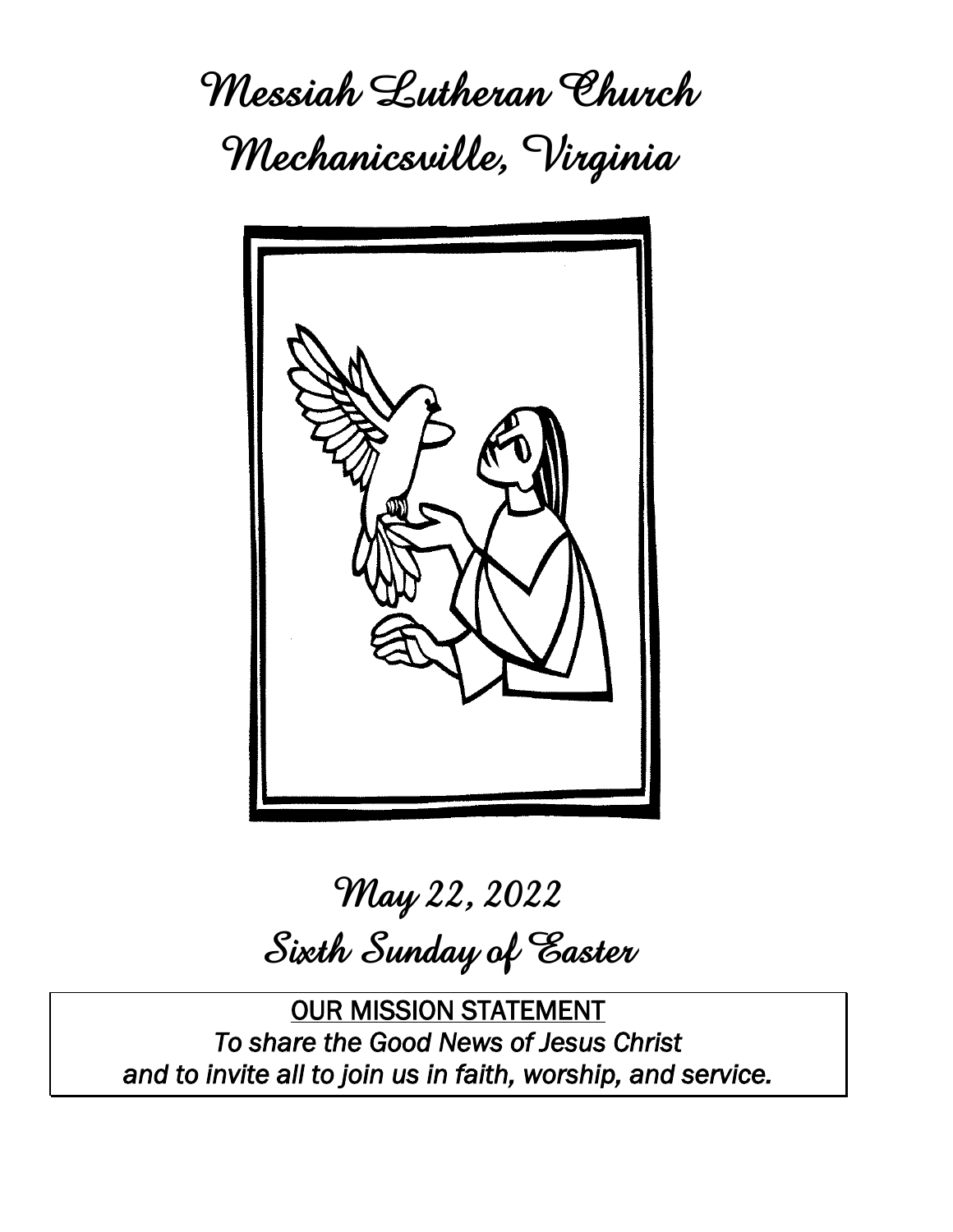The service will be livestreamed at 10:45 am on Messiah's FB page, and that video will be available later on the church website and YouTube. Facebook link: https://www.facebook.com/MessiahMech/

# **MESSIAH LUTHERAN CHURCH**

8154 Atlee Road, Mechanicsville, VA 23111 Pastor: The Rev. Ryan Radtke

Church: (804) 746-7134; Email: MessiahMech@gmail.com; Website: MessiahMech.com

Sixth Sunday of Easter May 22, 2022

#### **WELCOME AND ANNOUNCEMENTS**

*Welcome visitors! May the Spirit of Christ fill your heart as we worship today. You are invited to make Messiah your church home.*

#### **EASTER GREETING**

- P: Alleluia! Christ is risen!
- C: *He is risen, indeed! Alleluia*

# **\*CONFESSION AND FORGIVENESS**

- P: Blessed be the holy Trinity,  $\pm$  one God, who forgives all our sin, whose mercy endures forever.
- **C:** *Amen*
- P: Almighty God, to whom all hearts are open, all desires known, and from whom no secrets are hid: cleanse the thoughts of our hearts by the inspiration of your Holy Spirit, that we may perfectly love you and worthily magnify your holy name, through Jesus Christ our Lord.
- **C:** *Amen*
- P: Let us confess our sin in the presence of God and of one another.
- P: Gracious God,
- **C:** *have mercy on us. We confess that we have turned from you and given ourselves into the power of sin. We are truly sorry and humbly repent. In your compassion forgive us our sins, known and unknown, things we have done and things we have failed to do. Turn us again to you, and uphold us by your Spirit, so that we may live and serve you in newness of life through Jesus Christ, our Savior and Lord. Amen***.**
- P: God, who is rich in mercy, loved us even when we were dead in sin, and made us alive together with Christ. By grace you have been saved. In the name of  $\pm$  Jesus Christ, your sins are forgiven. Almighty God strengthen you with power through the Holy Spirit, that Christ may live in your hearts through faith.
- **C: Amen.**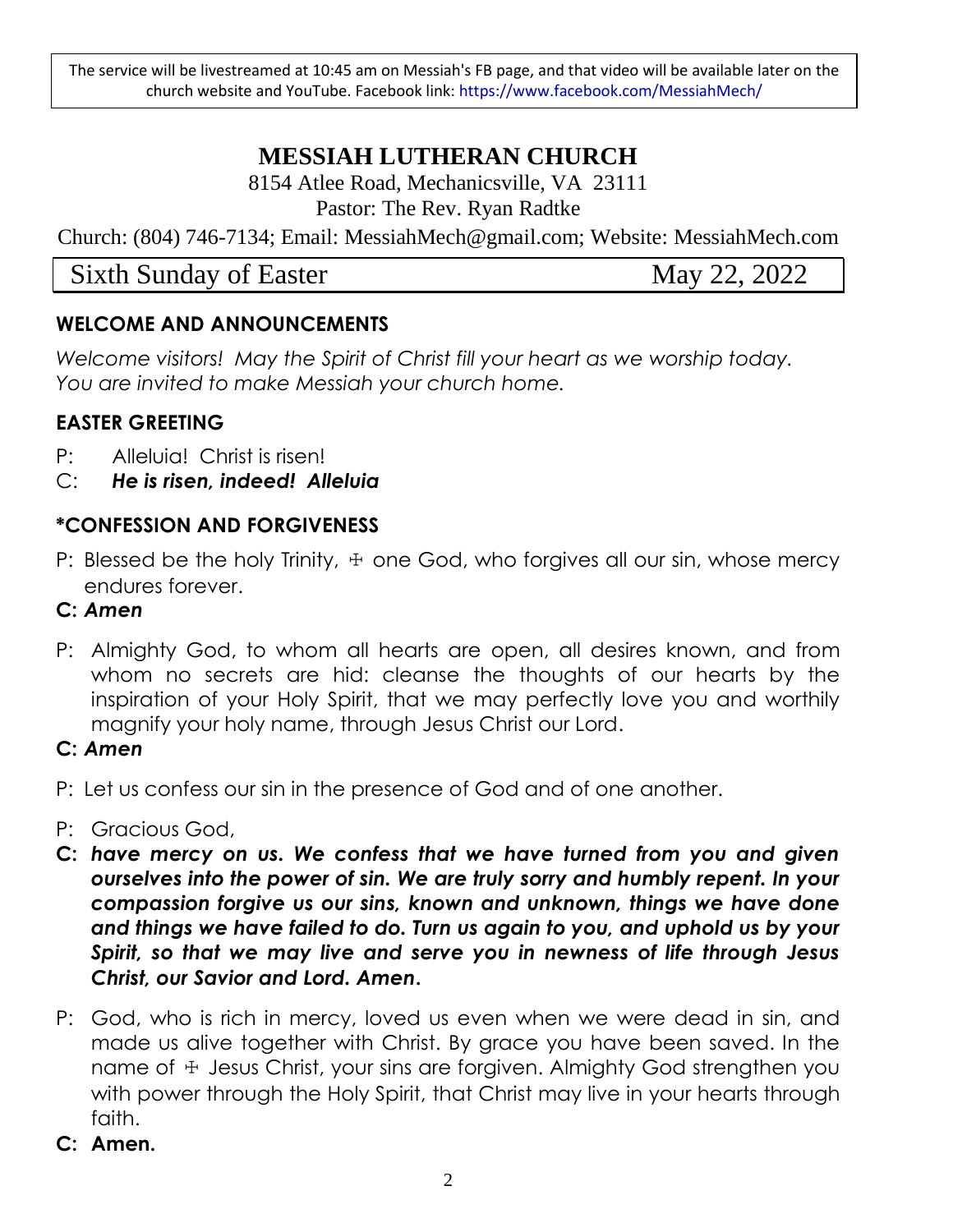

Text: Brian A. Wren, b. 1936<br>Music: TRURO, T. Williams, *Psalmodia Evangelica*, 1789<br>Text © 1975, rev. 1995 Hope Publishing Company, Carol Stream, IL 60188. All rights reserved. Used by permission.

Duplication in any form prohibited without permission or valid license from copyright administrator.

#### **THE GREETING**

- P: The grace of our Lord Jesus Christ, the love of God, and the communion of the Holy Spirit be with you all.
- **C:** *And also with you.*

#### **PRAYER OF THE DAY**

P: Let us pray: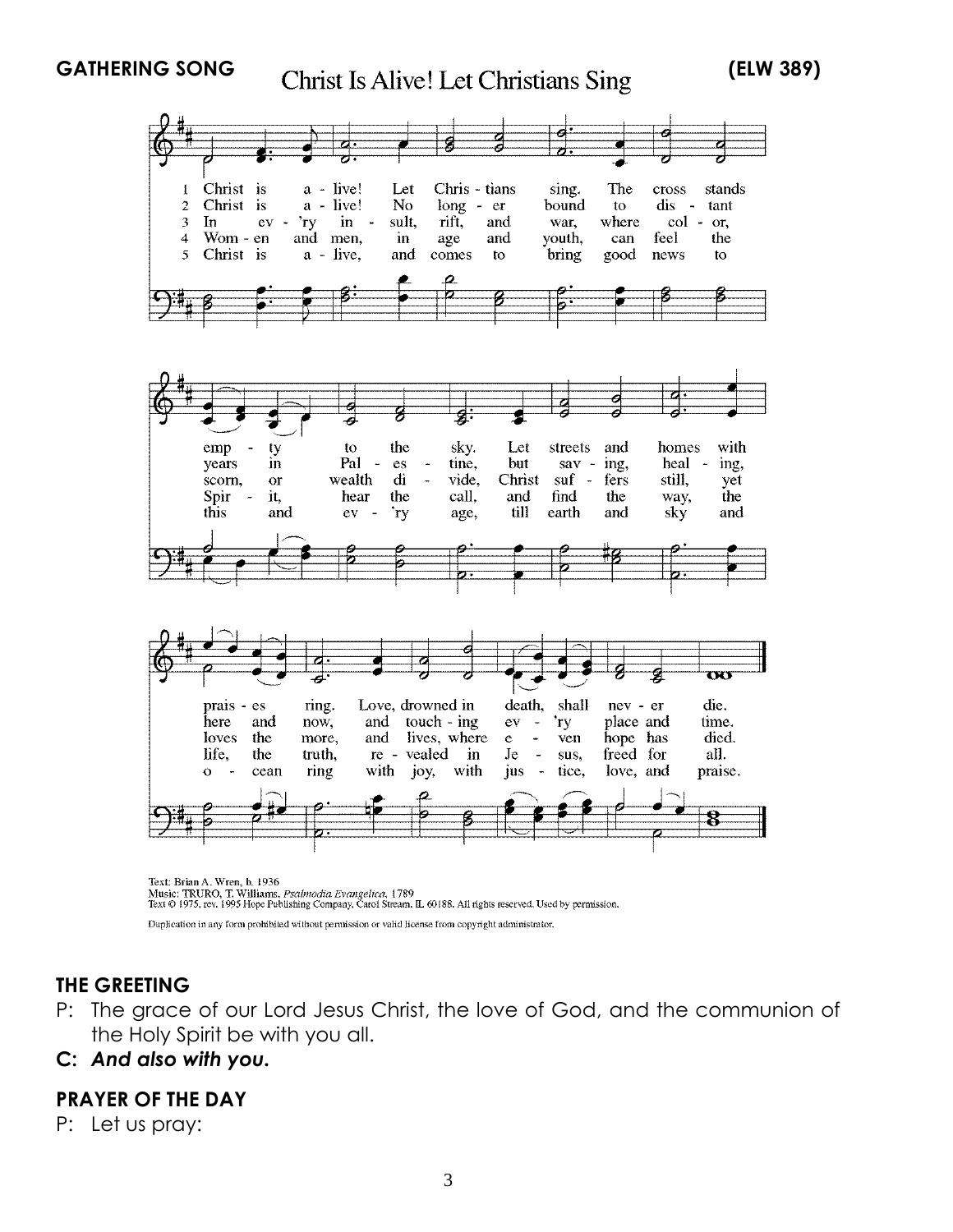**C: Bountiful God, you gather your people into your realm, and you promise us food from your tree of life. Nourish us with your word, that empowered by your Spirit we may love one** *another and the world you have made, through Jesus Christ, our Savior and Lord, who lives and reigns with you and the Holy Spirit, one God, now and forever. Amen.*

#### **FIRST LESSON Acts 16:9-15 Lector**

A reading from Acts.

*A vision compels Paul to move his ministry into Greece. There he meets Lydia, an important person in the business community, whose heart has been opened by God to receive the gospel. Her conversion and baptism provide the impetus for the founding of the church at Philippi.*

<sup>9</sup>During the night Paul had a vision: there stood a man of Macedonia pleading with him and saying, "Come over to Macedonia and help us." <sup>10</sup>When he had seen the vision, we immediately tried to cross over to Macedonia, being convinced that God had called us to proclaim the good news to them.

<sup>11</sup>We set sail from Troas and took a straight course to Samothrace, the following day to Neapolis, 12and from there to Philippi, which is a leading city of the district of Macedonia and a Roman colony. We remained in this city for some days. <sup>13</sup>On the sabbath day we went outside the gate by the river, where we supposed there was a place of prayer; and we sat down and spoke to the women who had gathered there. 14A certain woman named Lydia, a worshiper of God, was listening to us; she was from the city of Thyatira and a dealer in purple cloth. The Lord opened her heart to listen eagerly to what was said by Paul. 15When she and her household were baptized, she urged us, saying, "If you have judged me to be faithful to the Lord, come and stay at my home." And she prevailed upon us.

L: The word of the Lord.

# **C:** *Thanks be to God.*

# **SECOND LESSON: Revelation 21:10, 22--22:56 Lector**

A reading from Revelation.

John's vision of a new Jerusalem coming out of heaven provides continuity with *God's past actions. Yet in this new city, God's presence replaces the temple, and the glory of God and the Lamb supplants sun and moon.*

<sup>10</sup>And in the spirit [one of the angels] carried me away to a great, high mountain and showed me the holy city Jerusalem coming down out of heaven from God.

<sup>22</sup>I saw no temple in the city, for its temple is the Lord God the Almighty and the Lamb. 23And the city has no need of sun or moon to shine on it, for the glory of God is its light, and its lamp is the Lamb. 24The nations will walk by its light, and the kings of the earth will bring their glory into it. <sup>25</sup>Its gates will never be shut by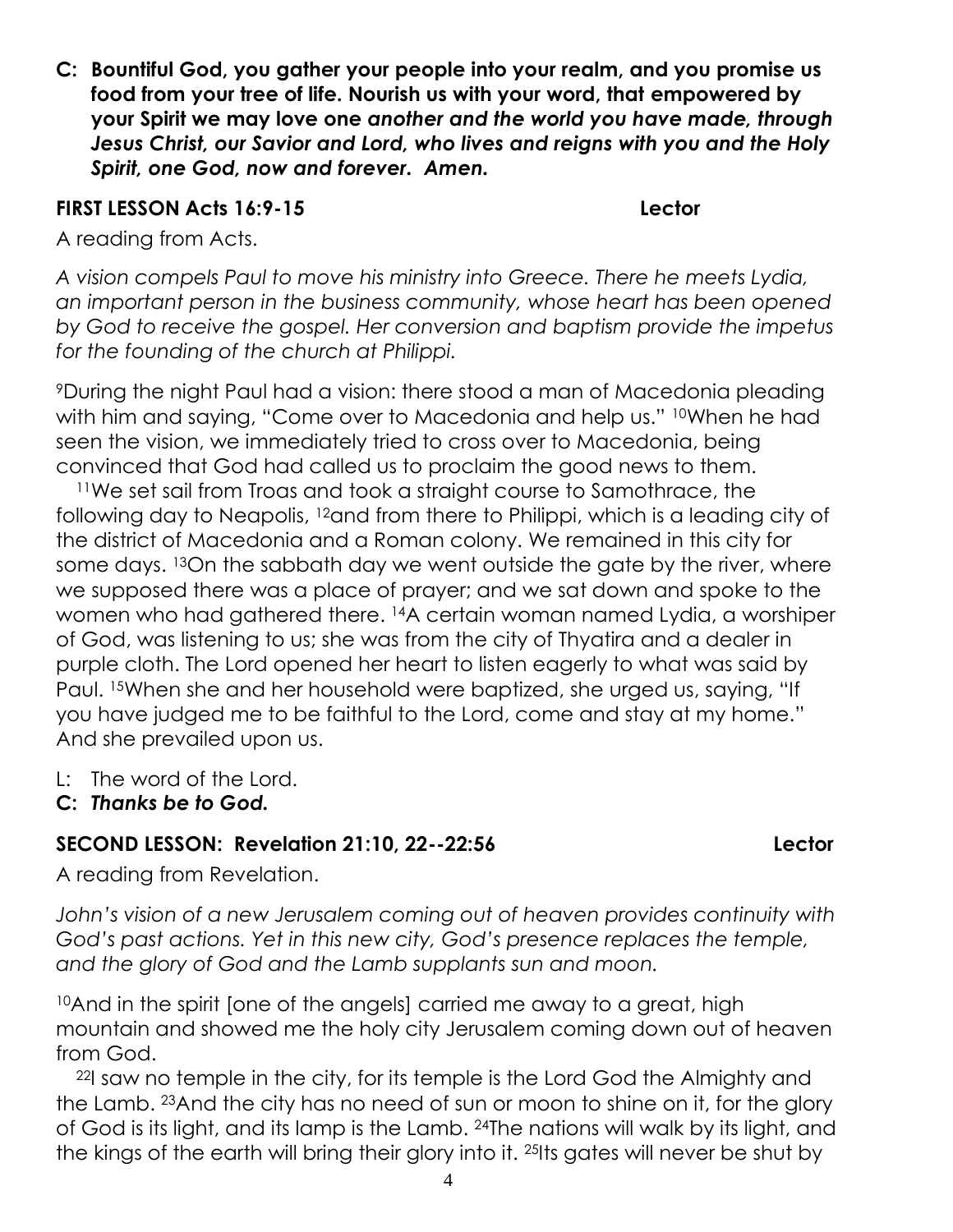day—and there will be no night there. 26People will bring into it the glory and the honor of the nations. 27But nothing unclean will enter it, nor anyone who practices abomination or falsehood, but only those who are written in the Lamb's book of life.

22:1Then the angel showed me the river of the water of life, bright as crystal, flowing from the throne of God and of the Lamb 2through the middle of the street of the city. On either side of the river is the tree of life with its twelve kinds of fruit, producing its fruit each month; and the leaves of the tree are for the healing of the nations. 3Nothing accursed will be found there any more. But the throne of God and of the Lamb will be in it, and his servants will worship him; <sup>4</sup>they will see his face, and his name will be on their foreheads. 5And there will be no more night; they need no light of lamp or sun, for the Lord God will be their light, and they will reign forever and ever.

- L: The word of the Lord.
- **C:** *Thanks be to God.*

# **GOSPEL: John 14:23-29**

- P: The Holy Gospel according to John.
- **C:** *Glory to you, O Lord.*

*As Jesus talks of returning to the Father, he promises to send the Advocate, the Holy Spirit, who will teach Jesus' followers and remind them of all that Jesus taught. Even more, those in whom God makes a home will experience a peace that overcomes fear.*

<sup>23</sup>Jesus answered [Judas (not Iscariot),] "Those who love me will keep my word, and my Father will love them, and we will come to them and make our home with them. <sup>24</sup>Whoever does not love me does not keep my words; and the word that you hear is not mine, but is from the Father who sent me.

<sup>25</sup>"I have said these things to you while I am still with you. 26But the Advocate, the Holy Spirit, whom the Father will send in my name, will teach you everything, and remind you of all that I have said to you. 27Peace I leave with you; my peace I give to you. I do not give to you as the world gives. Do not let your hearts be troubled, and do not let them be afraid. 28You heard me say to you, 'I am going away, and I am coming to you.' If you loved me, you would rejoice that I am going to the Father, because the Father is greater than I. 29And now I have told you this before it occurs, so that when it does occur, you may believe."

P: The Gospel of the Lord.

**C:** *Praise to you, O Christ.*

# **CHILDREN'S SERMON**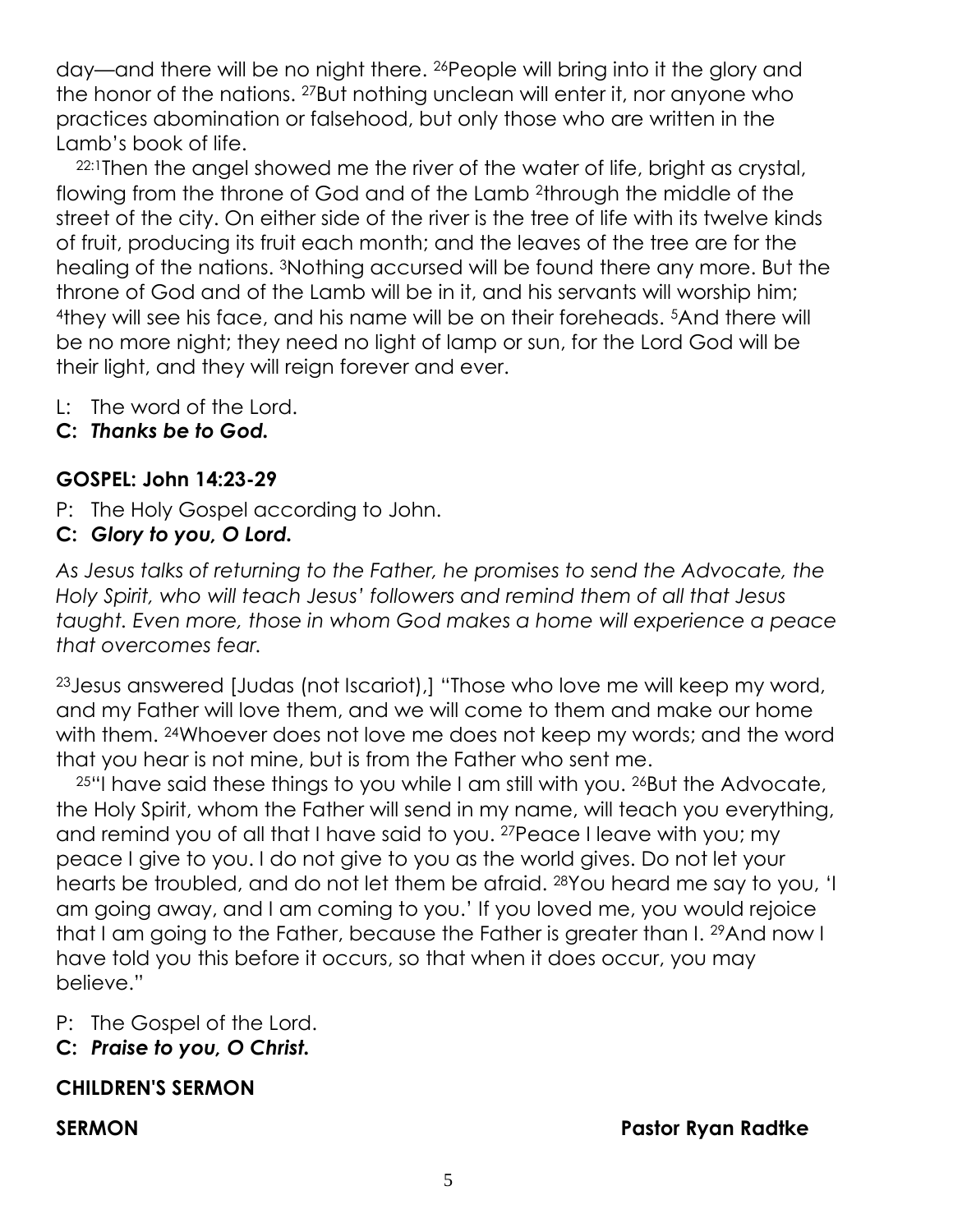**HYMN OF THE DAY (ELW 631)**

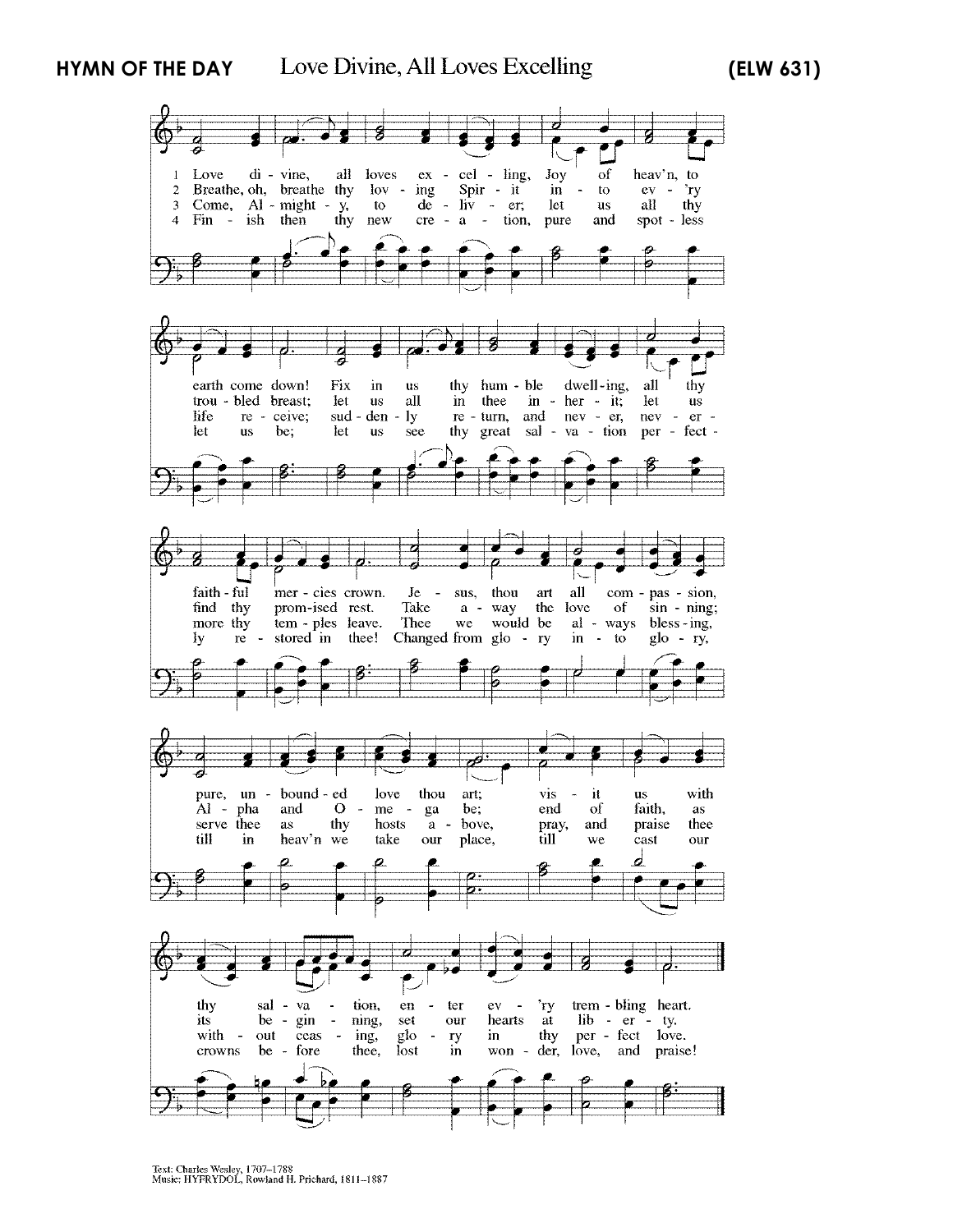#### **QUILT BLESSING**

- A: Let us pray. O Lord our God, maker of all things, you have blessed us with so many gifts — a good eye for color, the ability to make fine stitches, the skills to develop ever-new and exciting patterns. Now we offer the fruits of our labors, the quilts we have made, to you.
- **C: We dedicate these quilts to your service, trusting that your love will go wherever each quilt is sent, making them more than just pieces of material, a collection of items — you will make each piece we have created an expression of love.**

**There is no way for us to imagine the power and effect an act of love can have on a person's life — how you can use something as commonplace as a quilt to radiate your love from us to the world. May these be used in your service and become blessings for all those who receive and make use of them.** 

- A: Lord, we know that all we possess comes from your loving hand. Give us grace to honor you with all of our being: draw our hearts to you, guide our minds, fill our imaginations, control our wills, so that we may be wholly yours. Use us as you will, always to your glory and the welfare of your people.
- **C: Amen.**

#### **PRAYERS**

- A: Set free from captivity to sin and death, we pray to the God of resurrection for the church, people in need, and all of creation. *[Brief silence]*
- A: God of new life, open your church to the unexpected ways your Spirit is at work. Guide bishops, pastors, deacons, and lay leaders in their visioning, partnership, and planning. Surround us with your peace. God, in your mercy,
- **C:** *hear our prayer.*
- A: Give a vision of increase and abundant harvest for farmers, laborers, and gardeners who are beginning their growing season. Join their efforts with the goodness of creation to feed all living things. God, in your mercy,
- **C:** *hear our prayer.*
- A: Shine your light of wisdom and peace among nations. When those in power seek to assert dominance over others, confound their ways and make them yield to your humble authority. God, in your mercy,
- **C:** *hear our prayer.*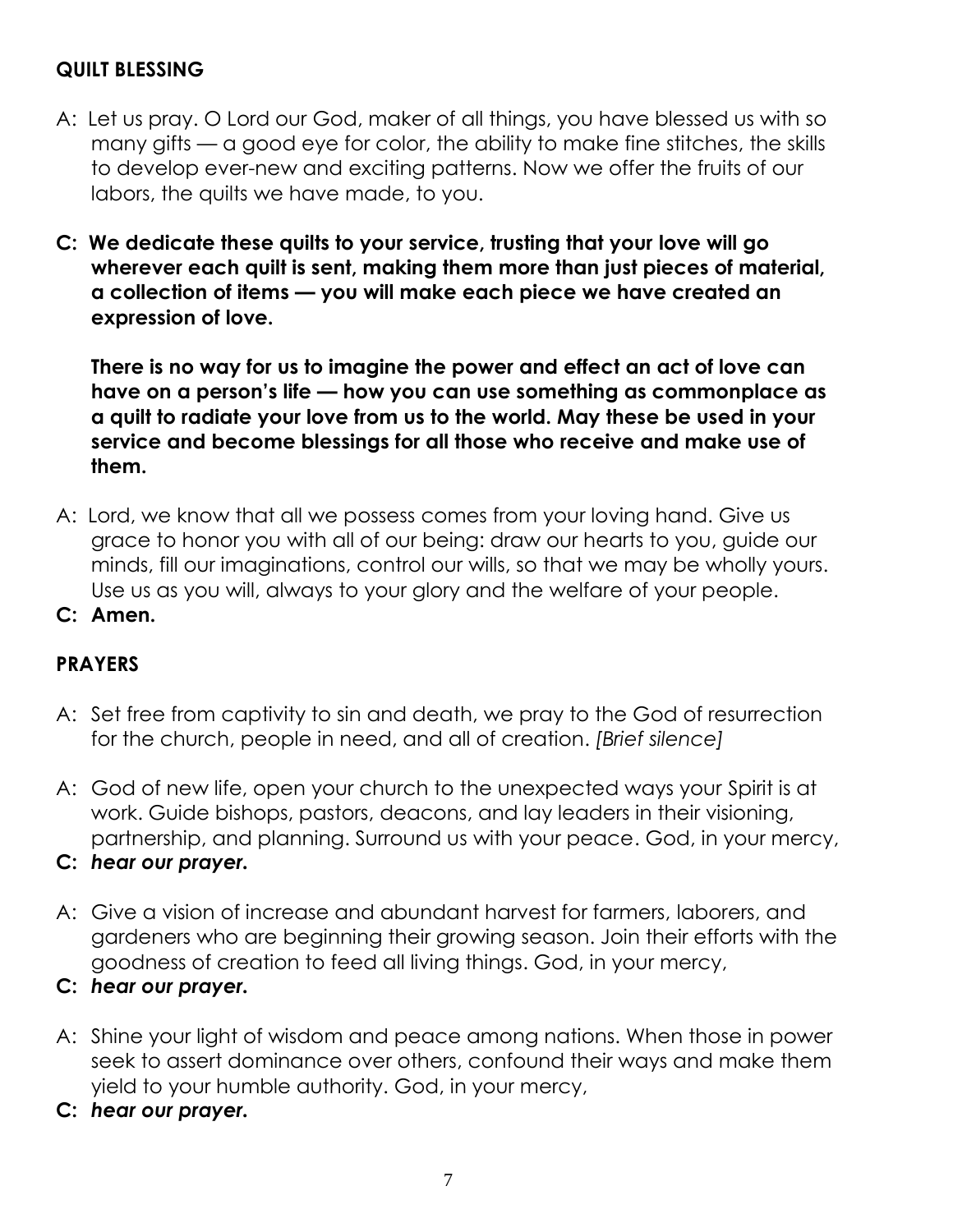- A: Give safe haven to those who seek healing, liberation, or peace (*especially*). Create places filled with hospitality where hurting people find your loving presence and wholeness. God, in your mercy,
- **C:** *hear our prayer.*
- A: Uphold the work of ministries and organizations in our communities who assist people experiencing homelessness, citizens returning from prison, and all marginalized people. Accomplish your will through their efforts. God, in your mercy,
- **C:** *hear our prayer.*
- A: Assemble your people at rivers, streams, and fonts, where we remember our baptism and welcome others into the communion of saints. Gather us with those who have died when we meet together at your river of life. God, in your mercy,

# **C:** *hear our prayer.*

A: Heavenly Father, You have generously blessed us with families. Thank you for your guidance and protection. As you love and care for us, may we also always love and care for our families and keep them in our prayers. We pray this week for the Ewing and Ford families as well as our Messiah family. May You keep us all from danger and sickness and guard our hearts so that we are reminded of Your Grace. God, in your mercy,

# **C:** *hear our prayer.*

*Here other intercessions may be offered.*

A: In your mercy, O God, respond to these prayers, and renew us by your lifegiving Spirit; through Jesus Christ, our Savior.

#### **C:** *Amen***.**

# **PEACE-IN-PLACE**

P: The peace of Christ be with you always.

#### **C***: And also with you.*

*\*\*Please share signs of peace with those in your immediate vicinity only. If any are not comfortable making physical contact during the peace, please share peace in other ways.*

# **THE GIVING OF TITHES AND OFFERINGS**

# **OFFERTORY PRAYER**

A: Let us pray.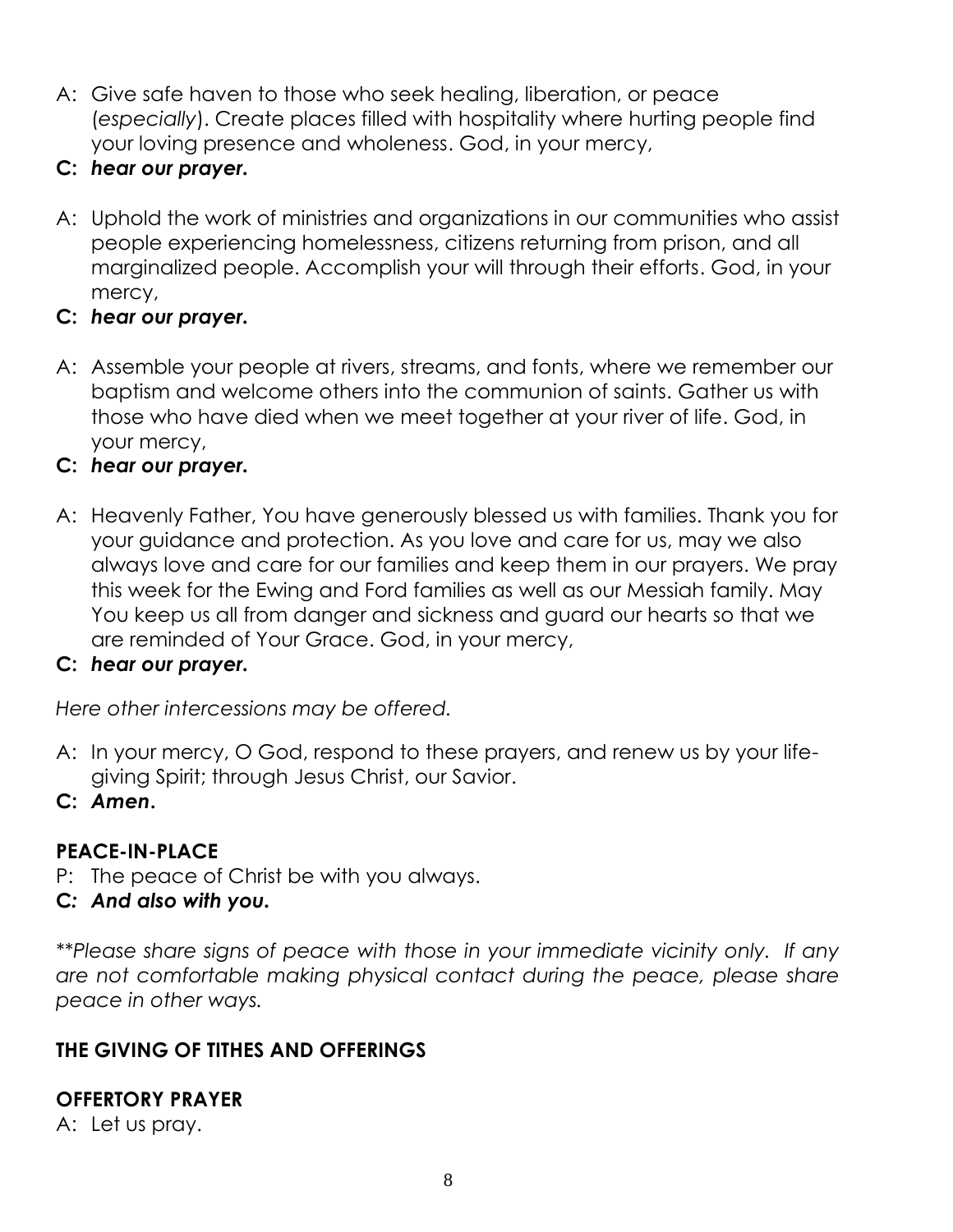**C:** *Living God, you gather the wolf and the lamb to feed together in your peaceable reign, and you welcome us all at your table. Reach out to us through this meal, and show us your wounded and risen body, that we may be nourished and believe in Jesus Christ, our Savior and Lord. Amen*

#### **GREAT THANKSGIVING**

- P: The Lord be with you.
- **C:** *And also with you.*
- P: Lift up your hearts.
- **C:** *We lift them to the Lord.*
- P: Let us give thanks to the Lord our God.
- **C:** *It is right to give God thanks and praise.*

#### **PREFACE**

P: It is indeed right, our duty and our joy, that we should at all times and in all places give thanks and praise to you, almighty and merciful God, for the glorious resurrection of our Savior Jesus Christ, the true Paschal Lamb who gave himself to take away our sin; who in dying has destroyed death, and in rising has brought us to eternal life. And so, with Mary Magdalene and Peter and all the witnesses of the resurrection, with earth and sea and all their creatures, and with angels and archangels, cherubim and seraphim, we praise your name and join their unending hymn:

**HOLY, HOLY, HOLY Holy, holy, holy Lord, Lord God of pow'r and might: Heav'n and earth are full of your glory. Hosanna in the highest. Blessed is he who comes in the name of the Lord. Hosanna in the highest.**

#### **THANKSGIVING AT THE TABLE**

- P: Holy, mighty, and merciful Lord, heaven and earth are full of your glory. In great love you sent to us Jesus, your Son, who reached out to heal the sick and suffering, who preached good news to the poor, and who, on the cross, opened his arms to all.
- P: In the night in which he was betrayed, our Lord Jesus took bread, and gave thanks; broke it, and gave it to his disciples, saying: Take and eat; this is my body, given for you. Do this for the remembrance of me.
- P: Again, after supper, he took the cup, gave thanks, and gave it for all to drink, saying: This cup is the new covenant in my blood, shed for you and for all people for the forgiveness of sin. Do this for the remembrance of me.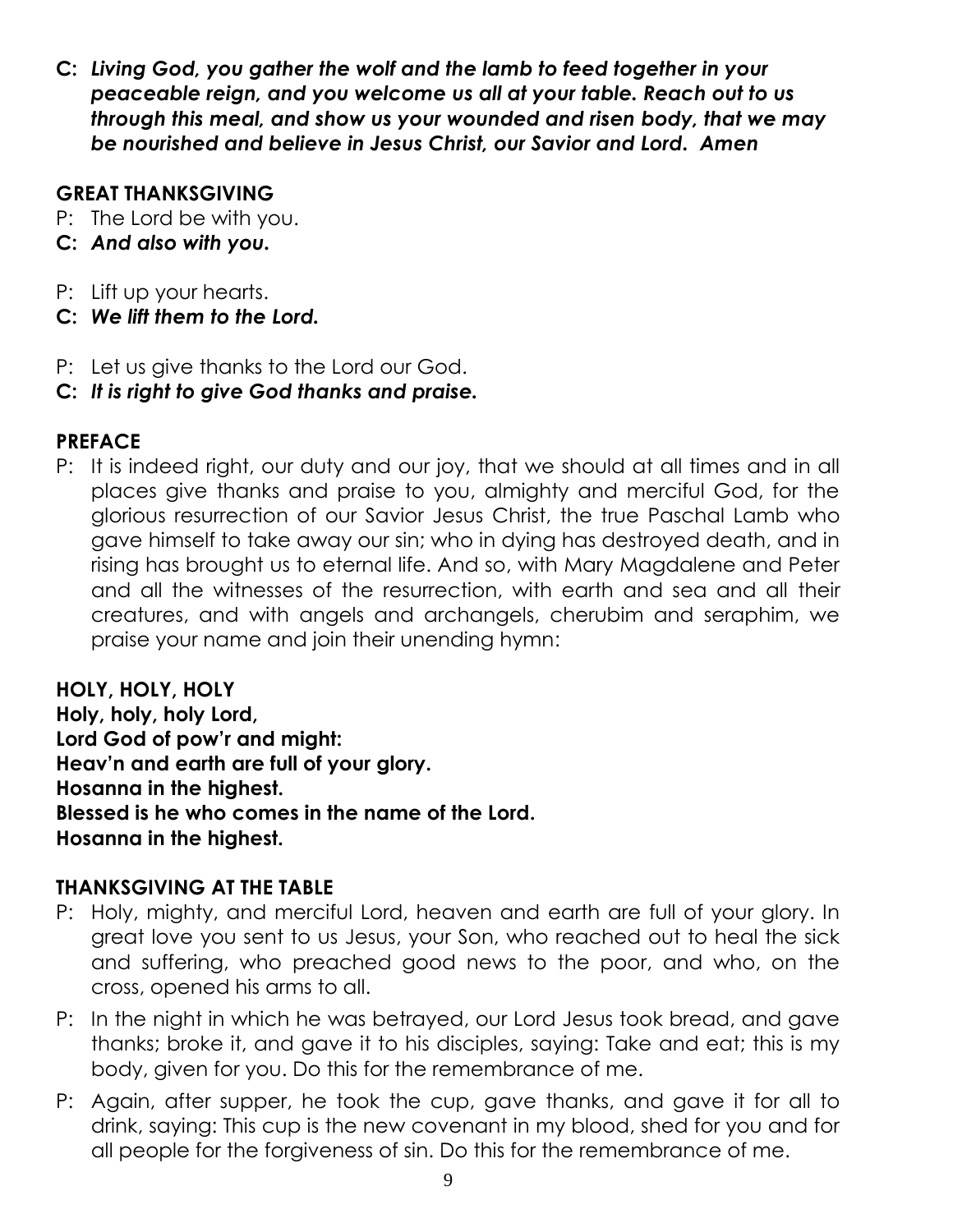- P: Remembering, therefore, his death, resurrection, and ascension, we await his coming in glory. Pour out upon us the Spirit of your love, O Lord, and unite the wills of all who share this heavenly food, the body and blood of Jesus Christ, our Lord; to whom, with you and the Holy Spirit, be all honor and glory, now and forever.
- **C:** *Amen***.**

# **LORD'S PRAYER**

- P: Lord, remember us in your kingdom and teach us to pray:
- **C:** *Our Father, who art in heaven, hallowed be thy name,*

*thy kingdom come, thy will be done, on earth as it is in heaven. Give us this day our daily bread; and forgive us our trespasses, as we forgive those who trespass against us; and lead us not into temptation, but deliver us from evil. For thine is the kingdom, and the power, and the glory, forever and ever. Amen.*

#### **INVITATION TO COMMUNION**

- P: Taste and see that the Lord is good.
- **C:** *Thanks be to God.*

# **COMMUNION**

#### **POST-COMMUNION BLESSING**

- P: May the body and blood of our Lord Jesus Christ that you have received strengthen you and keep you in his grace.
- **C:** *Amen*

# **PRAYER AFTER COMMUNION**

A: Let us pray.

We give you thanks, generous God, for in this bread and cup we have tasted the new heaven and earth where hunger and thirst are no more. Send us from this table as witnesses to the resurrection, that through our lives, all may know life in Jesus' name.

#### **C:** *Amen*

#### **BLESSING**

P: Almighty God, Father,  $\pm$  Son, and Holy Spirit, bless you now and forever.

#### **C:** *Amen*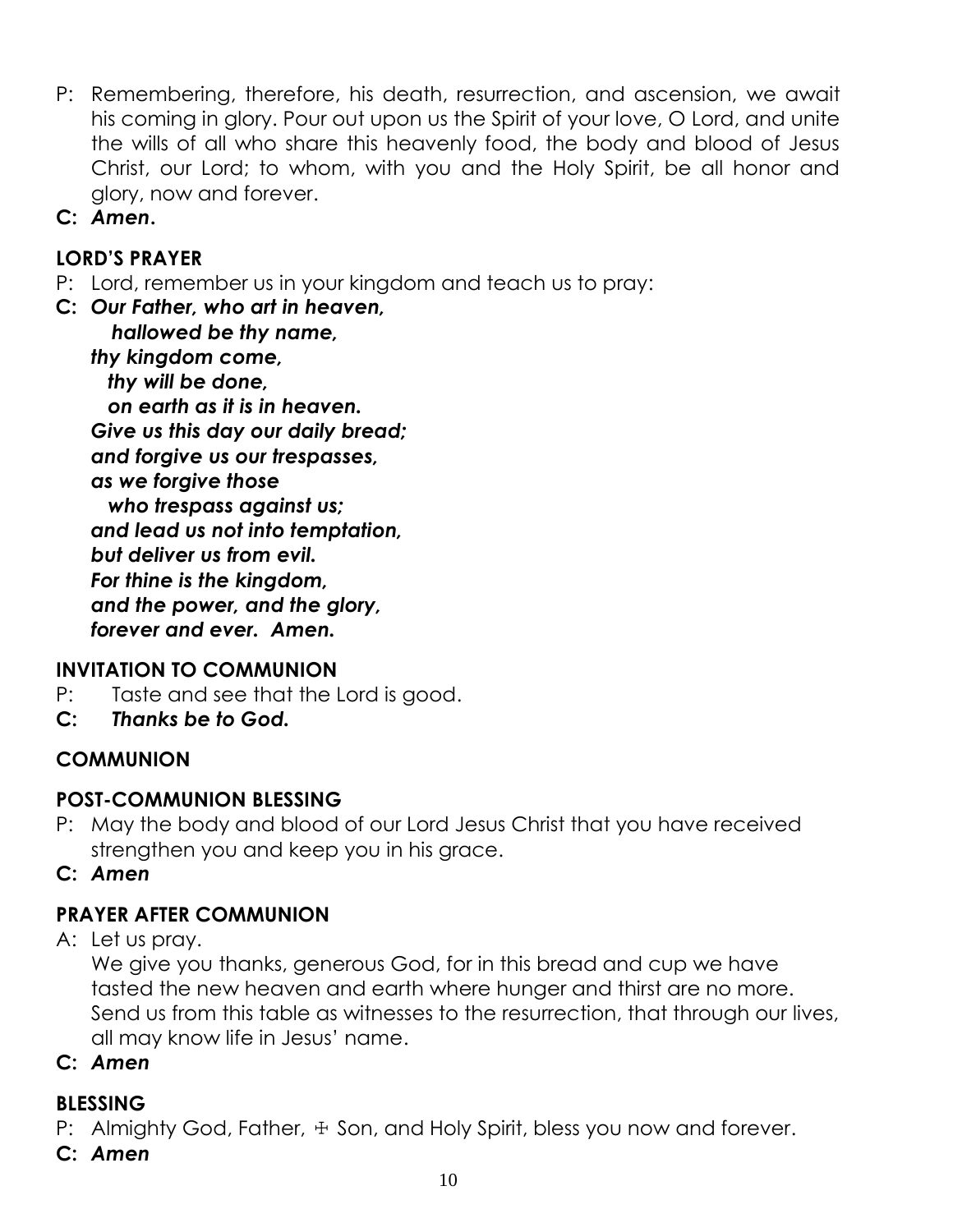**SENDING SONG** Sent Forth by God's Blessing (ELW 547)



Text: Omer Westendorf, 1916–1997, alt.<br>Music: THE ASH GROVE, Welsh folk tune<br>Text © 1964 World Library Publications, 3708 River Rd., Franklin Park. IL 60131-2158. All rights reserved.

Duplication in any form prohibited without permission or valid license from copyright administrator.

#### **DISMISSAL**

- A: Go in peace. Serve the Lord.
- **C:** *Thanks be to God.*

**POSTLUDE** (Text used by permission of Augsburg Fortress license #11886-S)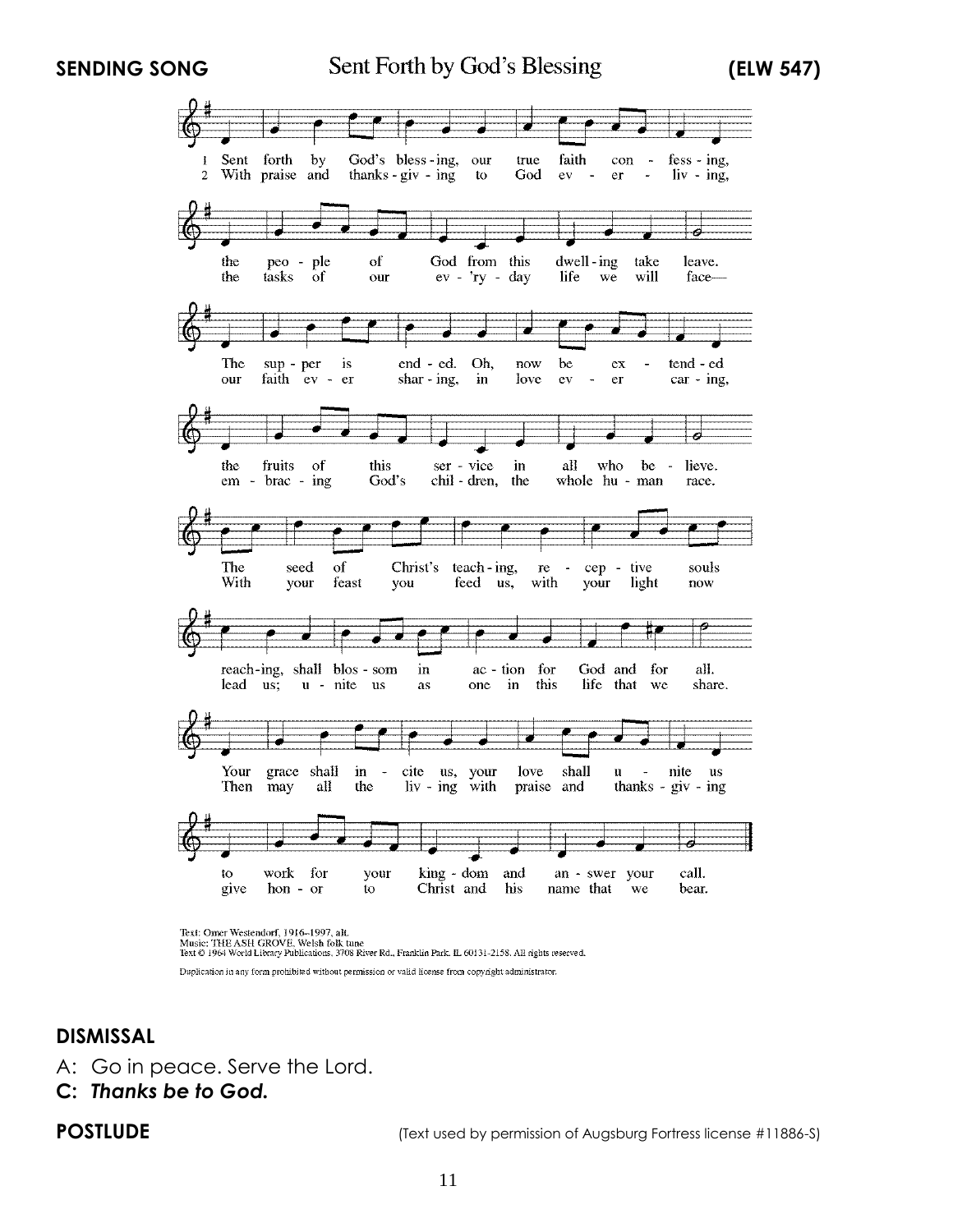|                 | WORSHIP ASSISTANTS - SUNDAY, May 22, 2022                 |
|-----------------|-----------------------------------------------------------|
| Pianist:        | Debbie Walker                                             |
| Lay Assistants: | (1st Lay Asst) Becky Collie (2nd Lay Asst.) Gladys Hubert |
| Lectors:        | Gladys Hubert                                             |
| Acolyte:        | Anna Radtke                                               |
| Greeters:       | Sue & Steve Gilnett                                       |
| <b>Ushers</b>   | <b>Bill Weaver &amp; Jake Addair</b>                      |
| Altar Guild:    | Gladys Hubert & Rosalee Cline                             |
| Counters:       | Becky Collie & Leroy Deere                                |
| Live Streamer:  | <b>Valerie Williams</b>                                   |
|                 |                                                           |

\*\*\*\*\*\*\*\*\*\*\*\*\*\*\*\*\*\*\*\*\*\*\*\*\*\*\*\*\*\*\*\*\*\*\*\*\*\*\*\*\*\*\*\*\*\*\*\*\*\*\*\*\*\*\*\*\*\*\*\*\*\*\*\*\*\*\*\*\*\*\*\*\*\*\*\*\*\*\*\*\*\*\*\*\*\*\*\*\*\*\*



# **PASTOR RYAN'S OFFICE HOURS**

Pastor Ryan will be in and out of the office this week. Please call or email him to set up an appointment, at 507-360-7276 and/or messiahmechpr@gmail.com.

# **WEEKLY FINANCIAL UPDATE**

Here is this week's information based on our 2022 budget.

- Contributions to the general fund averaged \$3,146.57 (down from \$3,213.97 through May 15, 2022).
- We are \$18,508.57 behind the year-to-date budget needs. (increasing from \$16,302.57)
- Weekly budget need is \$4,072.

# **VOLUNTEERS NEEDED**

It is with great pleasure to announce that Parks and Recreation for Hanover County will be using some space at Messiah again for their summer program (fellowship hall, restrooms, and a couple of classrooms). They will be with us for 3 weeks: June 20-24, July 18-22, and July 25-29 from 7:30am-5:30pm. It is our policy to have someone from Messiah to be present during these hours. On the days that Davina is working, she fills that roll. Volunteers are needed for the times that she is not working. There are no expectations other than opening and/or closing the building if needed, and simply being in the building should something arise that would require our attention. A person who teleworks from home could even volunteer since our internet has improved significantly. A volunteer could also read a book, watch a movie, or bring a project from home. **PLEASE SEE THE SIGN-UP SHEET** on the bulletin board in the narthex for time slots. If you have any questions, please contact Donna Shaw or Pastor Ryan. Your help is truly appreciated!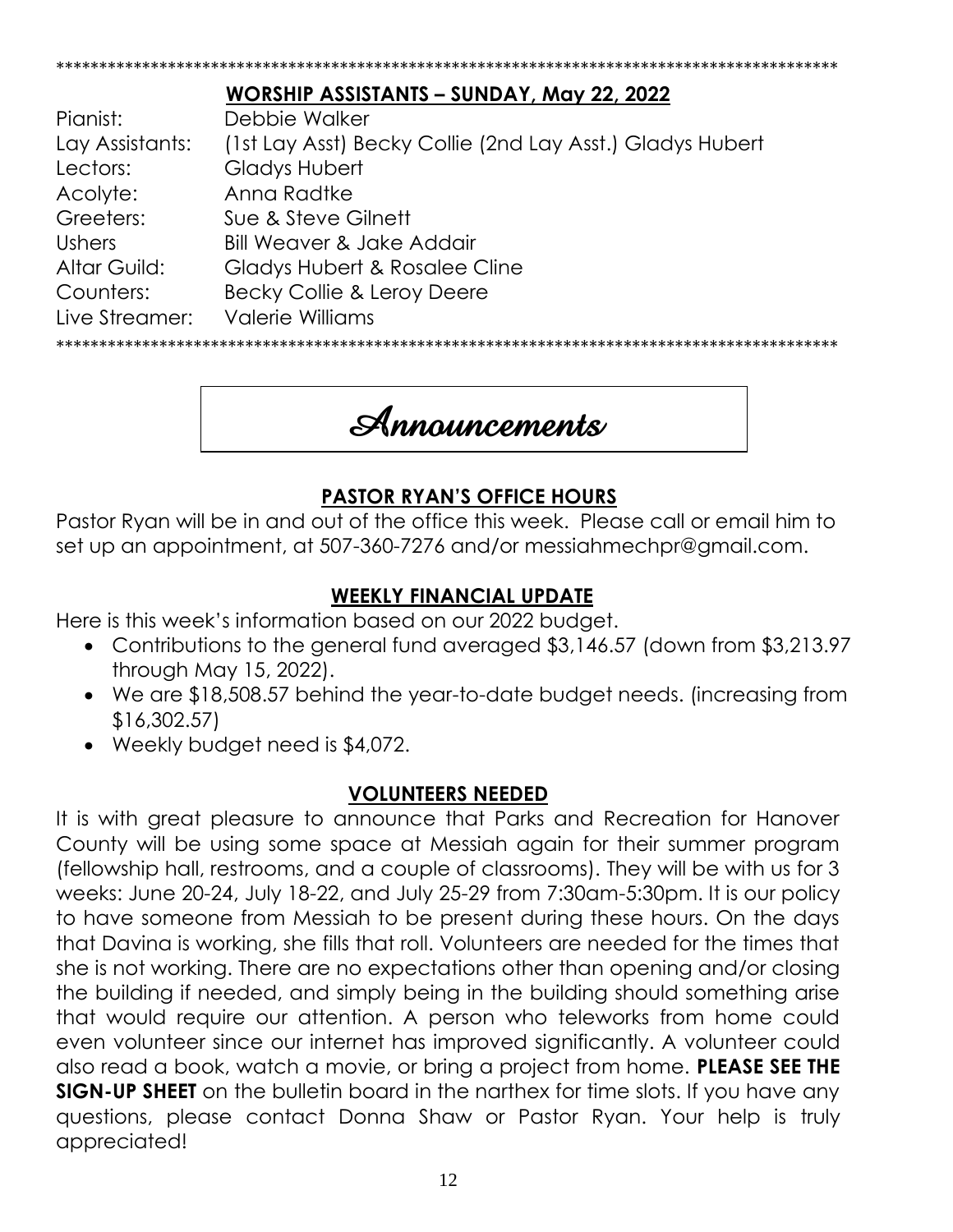# **2022 JOAN BARNES MEMORIAL SCHOLARSHIP ANNOUNCEMENT**

We are pleased to announce that application information and applications for the Joan Barnes Memorial Scholarship are now available on our church website. Please go to https://messiahmech.com/ and click on the "About" tab. The Application(s) and Application Information for the scholarships will be found on the drop-down menu. There are two two-page applications (one Initial and one Renewal) and one page of information, making a total of five docs in all. Applications must be received in our office on, or postmarked on or before the absolute deadline of **JUNE 1, 2022** with no exceptions. There are applications there for first-time (Initial) applicants and a Renewal Application if you have received a previous scholarship from us. After re-reading page 1 of the packet, please email Sally Bennett at sallybennett3317@gmail.com if you have any questions about this process.

# **ADULT CHRISTIAN FORMATION STUDY**

This Sunday we will continue our series on the book *Tattoos on the Heart: The Power of Boundless Compassion* by Father Gregory Boyle. It tells the story of Father Boyle's work with gang populations in East Los Angeles, and it is full of powerful stories of grace, redemption, and compassion – perfect for the Easter season of resurrection. If you haven't already secured a copy, a handful are available for purchase today. We are discussing chapter 3 for today.

# **NEXT PAL MEETING (June 1, 2022)**

Messiah's quilting group will continue to meet during the summer. If you are unable to attend contact either Glady (814) 449-1392 or Cheryl (804) 366-0074. Decision to cancel will be made if there are only a couple attending for any of the summer dates. We will continue to put together quilt squares for tops and assemble quilts. Upcoming dates: June 15, July 6, August 3 and 17

# **COVID PROTOCOLS UPDATE FROM COUNCIL**

The Church Council continues to monitor the local COVID numbers. Hanover recently reentered the "medium" level, meaning we will follow our approved plan to limit some worship activities and encourage everyone to wear masks. When we come back to "low" levels, after a two-week period to make sure we stay there, we will bring back the worship and other church activities once more.

# **KAIROS REGISTRATION IS OPEN**

Kairos will be held from **June 26 (Sunday evening) to July 1 (Friday noon) at Roanoke College**. Kairos is the Synod's week-long faith formation event, offered each summer for youth who will be 9th-12th graders in the fall. Kairos has many special features: event theme t-shirts, Open Talent Mic Show, faith testimonies, comic relief, reflection time, prayer stations, speed friending, t-shirt fashion show, small group time, and more! This event is a chance for youth who are already committed to a life of faith to be part of a unique Christian community for an